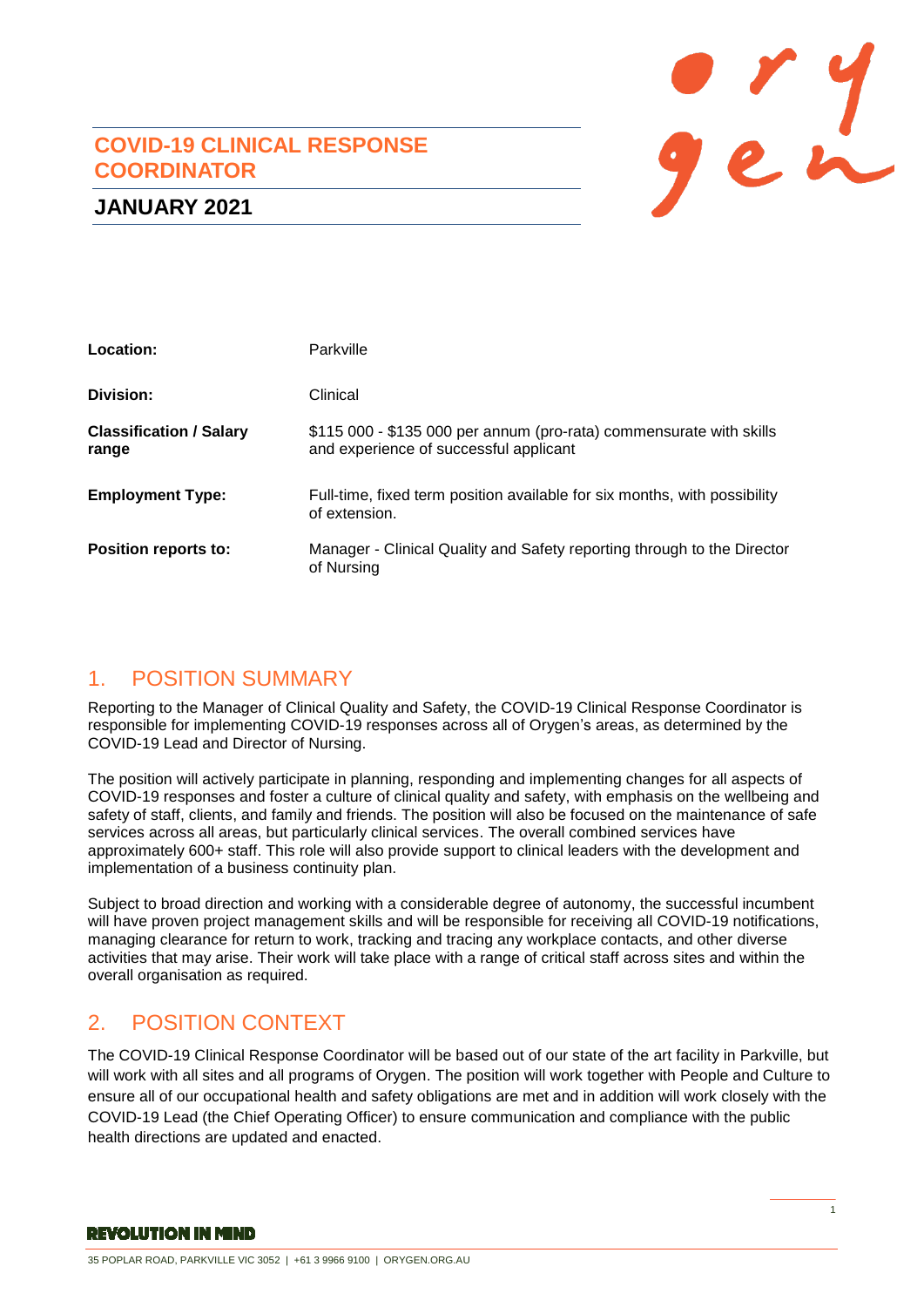The COVID-19 response for staff employed in Royal Melbourne Hospital's Orygen Specialist Program is managed via the Royal Melbourne Hospital infection control team. From time to time this position will need to liaise with them also, particularly given shared sites, and Orygen-managed sites.

The Primary Clinical Services program operates from our five headspace centres located in Craigieburn, Glenroy, Melton, Sunshine and Werribee and also the Orygen Parkville Hub. Primary Clinical Services is accredited against the National Standards for Mental Health Services, has met requirements against the headspace Model Integrity Framework and has general practice medical accredition with Australian General Practice Accreditation Ltd as required.

Orygen's Specialist Clinical Services employs approximately 350 staff and is split into two regions, based primarily out of Parkville and Sunshine, with an inpatient facility based at Footscray and a soon to be opened YPARC at Parkville. The program is accredited against the National Safety and Quality Health Service **Standards** 

This new position will provide co-ordination and deliverables for the COVID 19 responses across all programs, working in close partnership with the Covid Lead, the Manager Safety and Quality, the Director of Nursing and Orygen's Occupational Health and Safety Advisor and members of the COVID 19 Response Team.

### 3. ABOUT ORYGEN

**VISION:** Young people to enjoy optimal mental health as they grow into adulthood.

**MISSION:** Reduce the impact of mental ill-health on young people, their families and society.

Orygen is the world's leading research and knowledge translation organisation focusing on mental ill-health in young people. Working side-by-side with young people, our partners and one another, we're redefining what's possible in global research, policy, education and clinical care. Find out more on our [website.](https://www.orygen.org.au/About/About-Us)

headspace is the National Youth Mental Health Foundation providing early intervention mental health services to 12-25 year olds, along with assistance in promoting young peoples' wellbeing. This covers four core areas: mental health, physical health, work and study support and alcohol and other drug services. Find our more on the headspace [website.](https://headspace.org.au/about-us/who-we-are/)

We are a complex organisation. Our workforce is diverse and includes:

- Five headspace centres in Craigieburn, Glenroy, Melton, Sunshine and Werribee that deliver primary clinical services to young people and are operated by Orygen.
- Orygen Specialist Program (formerly referred to as Orygen Youth Health Clinical Program), a tertiary clinical service that is currently operated by NorthWestern Mental Health, co-located with us at Parkville, Sunshine and Glenroy and also operating at sites in Footscray, and Wyndham. Whilst not under the governance of Orygen, Orygen Specialist Program works in close partnership with us.
- The Centre for Youth Mental Health, a University of Melbourne research and teaching department that is wholly seconded into Orygen.
- A knowledge transfer program drawing on Orygen's research and clinical expertise provides an array of resource and workforce development including providing online and face to face training for the mental health workforce both nationally and internationally.
- A policy think tank drawing on Orygen's research and clinical expertise and partnering and collaborating with key content experts from Australia and around the world to advise government and other policymakers.
- Centralised professional support functions enabling the organisation to achieve strategic and operational objectives.

#### **REVOLUTION IN MIND**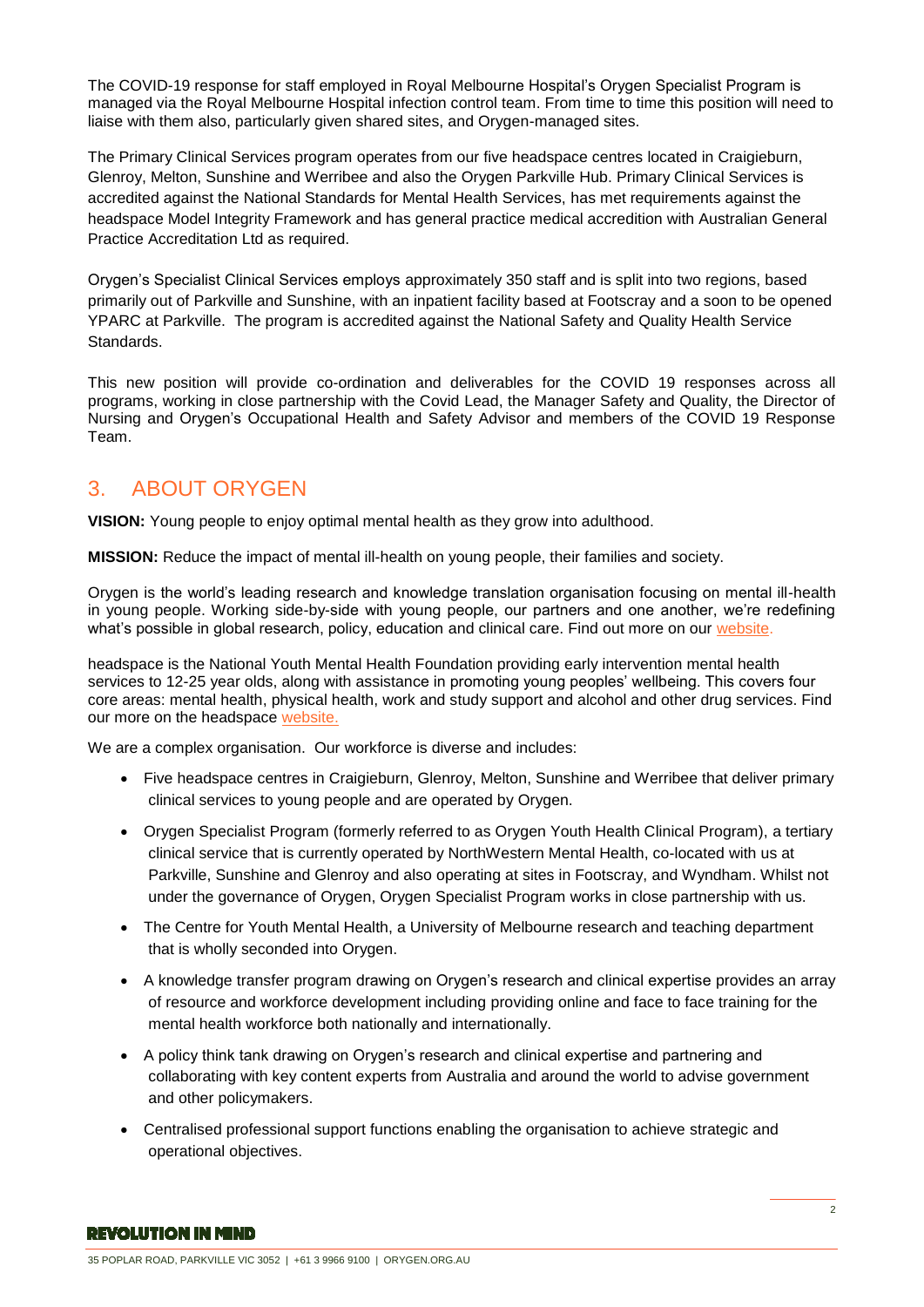# 4. KEY RESPONSIBILITIES/OUTCOMES

The COVID 19 Clinical Response Coordinator will:

- Develop and implement a clinical services business continuity plan.
- Track and Trace staff, young people and family notifications in line with Government directions.
- Notify effected parties.
- Clear staff for return.
- Track the Victorian and Australian Governments' response to COVID-19 and attempt to be prepared ahead of changes and new implications for Orygen's services and staff.
- Support the Organisation with all aspects of COVID response to ensure changes are implemented in a timely manner.
- Work with the COVID Lead and the Director of Corporate Services to ensure that operational aspects of responses are able to be applied at each service location. This could include, masks, PPE other equipement and cleaning protocals equipment etc.
- Write policies, procedures, guidelines and tools for COVID responses, as required (including updating flow charts, screening tools and staff guidance), in conjuction with the relevant functional teams.
- Work with the COVID Lead and the Communications team to ensure timely communication to all staff .
- Attend the COVID Response Team Meeting and and Clinical COVID response meetings.
- Work with the Covid Lead and the other key staff to ensure Orygen complies with all COVID requirements and legislation.
- Ensure the COVID 19 responses and implementation align with the directions and strategies of Orygen, North Western Mental Health (NWMH), Royal Melbourne Hospital and the University of Melbourne where required.
- Ensure compliance with any Department of Health and Human Services (DHHS) and Office of the Chief Psychiatrist initiated reviews and any legislation requirements.
- Ensure staff are educated about relevant clinical safety, quality and infection control standards.

# 5. SELECTION CRITERIA

The following criteria must be met for consideration for this position:

#### **Formal Qualification(s) & Required Registration(s):**

#### **Registered Psychiatric Nurse:**

- Registration as a registered nurse under the Australian Health Practitioner Regulation National Law Act (2009) with the Nursing and Midwifery Board of Australia.
- Bachelor Degree in Psychiatric/Mental Health Nursing or equivalent, or, Bachelor Degree in Nursing plus a Postgraduate qualification in Psychiatric/Mental Health Nursing.

#### **Essential:**

- Have a superior understanding of clinical programs
- Have a good understanding of how changes can impact on clinical risks for young people, families, staff and those who undertake work on behalf of Orygen
- Have a strong attention to detail
- Be able to prioritise and work under pressure
- Be able to work autonomously
- Excellent written and verbal communication, interpersonal and presentation skills
- High level interpersonal, consultation and negotiation skills, including the ability to liaise effectively with a diverse range of stakeholders.